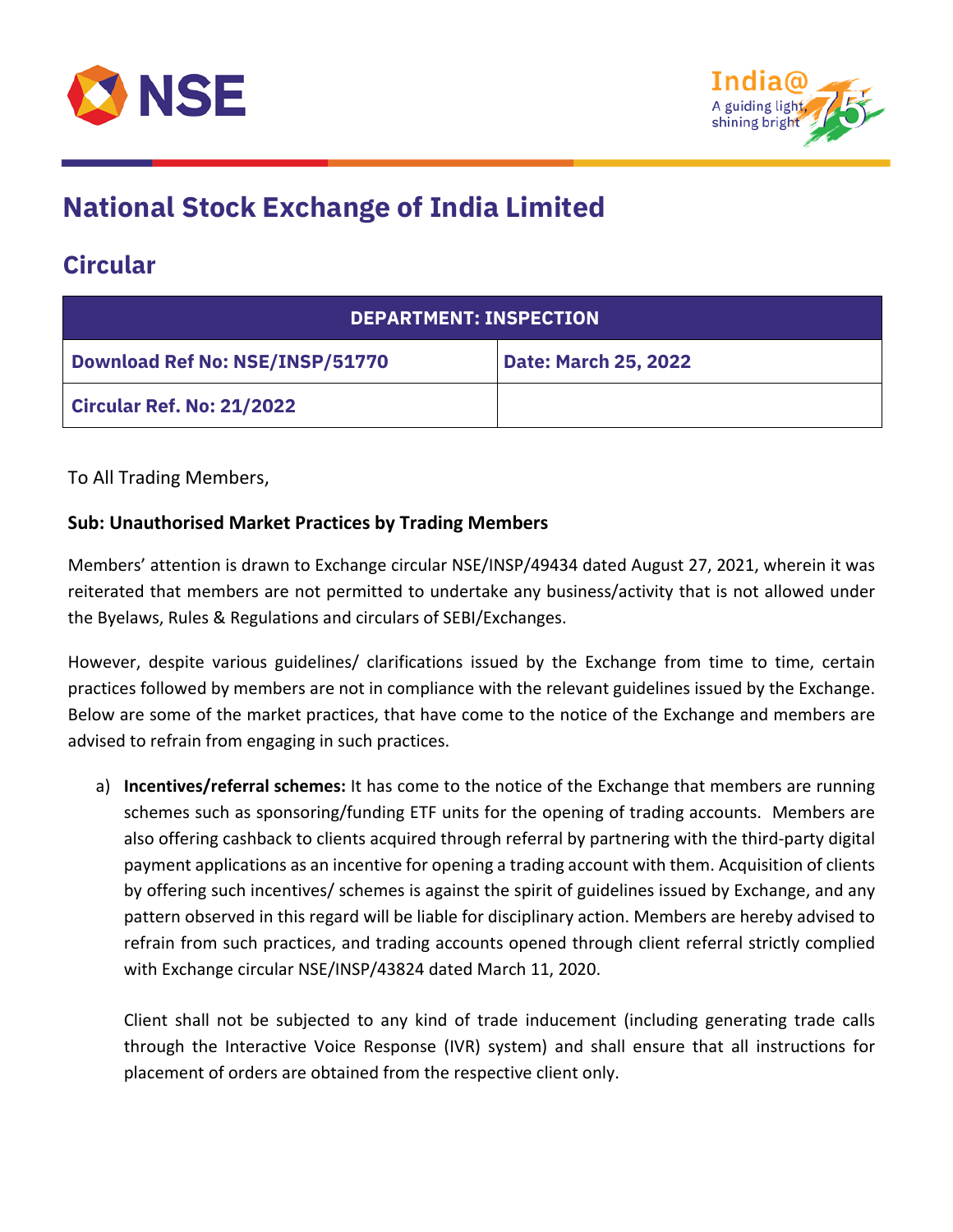



- b) **Issue of advertisements:** It is noted that Members are increasingly using influencers to promote their business, products/services/brokerage plans etc., including undertaking brand promotion. Members are hereby advised to undertake adequate due diligence to ensure that the content used by the influencer strictly adheres to the code of advertisement prescribed by the Exchange vide circular NSE/COM/49888 dated October 8, 2021. Further, advertisements/promotional campaigns issued by the members should not promote or incentivise trading in specific securities/contracts which will have the effect of inducement to the clients.
- c) **Inactive accounts:** As per Exchange circular NSE/INSP/ 49743 dated September 27, 2021, Members are required to flag the client account as "inactive" if there are no transaction in the client account for a period of one year. It has come to the notice of the Exchange that members are urging clients to execute trades in their account to prevent accounts from being flagged as inactive. Hence, Members should refrain from undertaking any activity including sending oral or written business communications to clients, inducing the clients to execute trades in their account for the sole purpose of keeping the account active.
- d) **Client registration documents**: The current regulatory requirements stipulate mandatory collection of additional documents related to financial details of the clients in case of trading in derivative segments, which includes a copy of the demat account holding statement of the client. In this regard, members are required to ensure adequate due diligence to ensure that the demat account holding statement reflects satisfactory financial position of the client before allowing them to trade in derivatives segment.
- e) **Assured Return Schemes/ Unauthorised Portfolio Management Service:** It has also come to the notice of the Exchange that certain members were engaging in activities/schemes of fixed / periodic payments, which are not permitted under the Byelaws, Rules & Regulations and circulars of SEBI/Exchanges. It is reiterated that members are not permitted to undertake any business/activity that is not allowed under the Byelaws, Rules & Regulations and circulars of SEBI/Exchanges including operating any schemes of unauthorised collective investments/portfolio management, promising indicative/ guaranteed/fixed returns/payments etc.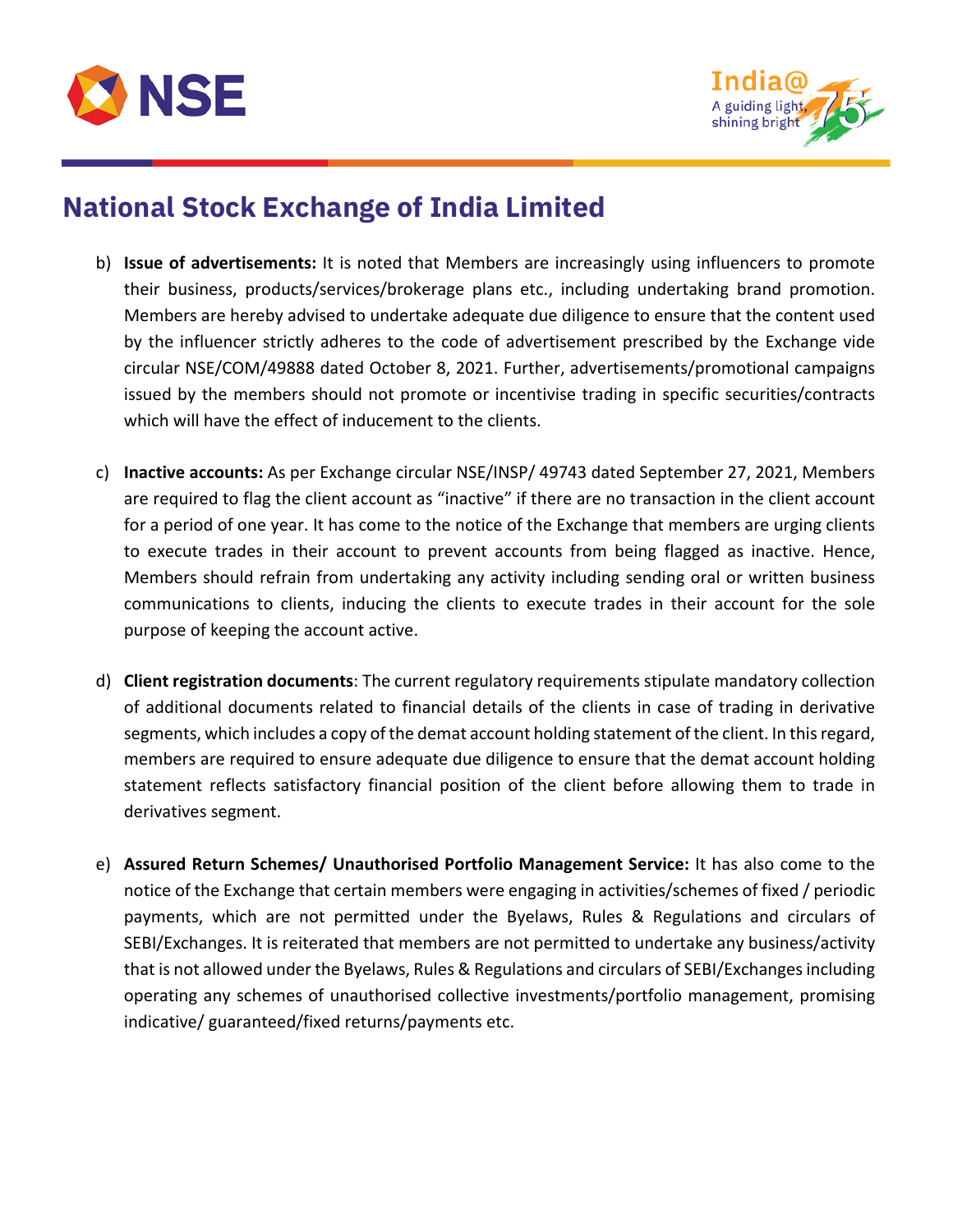



f) **Sharing of trading credentials (login id & password):** It has been observed that clients trading in derivatives were lured to share trading credentials – (login id & passwords) with the individuals/persons who had promised assured returns and traded on behalf of these clients. In view of the same, members are hereby advised to carry out surveillance of trading activities of clients, particularly in derivatives. Members are also advised to monitor whether the trading activity of their clients in the derivatives segment is in proportion to their income / networth. Refer to Download Ref No. NSE/SURV/48818 dated July 01, 2021 on 'Surveillance Obligations for Trading Members", for indicative themes on which trading members may formulate their alerts.

In view of the above, members are also advised to regularly caution and create awareness amongst their clients/investors to abstain them from dealing in any schemes of unauthorised collective investments/portfolio management, indicative/ guaranteed/fixed returns / payments etc. and sensitise their clients to avoid practices like:

- a) Sharing
	- i. trading credentials login id & passwords,
	- ii. trading strategies
	- iii. position details
- b) Trading in leveraged products /derivatives without proper understanding, which could lead to losses
- c) Writing/ selling options or trading in option strategies based on tips, without basic knowledge & understanding of the product and its risks
- d) Dealing in unsolicited tips through Whatsapp, Telegram, YouTube, Facebook, SMS, calls, etc.
- e) Trading based on recommendations from unauthorised / unregistered investment advisors

Members are advised to look out for various unsolicited messages being circulated in the market and take appropriate action against the individual/person/entity in case the details such as names, phone numbers, email ids appearing in the said messages are matching with the records of their employees, authorised persons and clients.

Members are advised to refrain from engaging in any practice that is against the spirit of the guidelines issued by SEBI/Exchange. Further, Members are advised to put in place adequate mechanisms to have oversight on the activities of their associates, authorised persons and take necessary action if any irregularity is observed. Non-adherence to the Byelaws, Rules & Regulations and circulars of SEBI/Exchanges will be viewed very seriously. The member will be liable for strict disciplinary action, if the member is